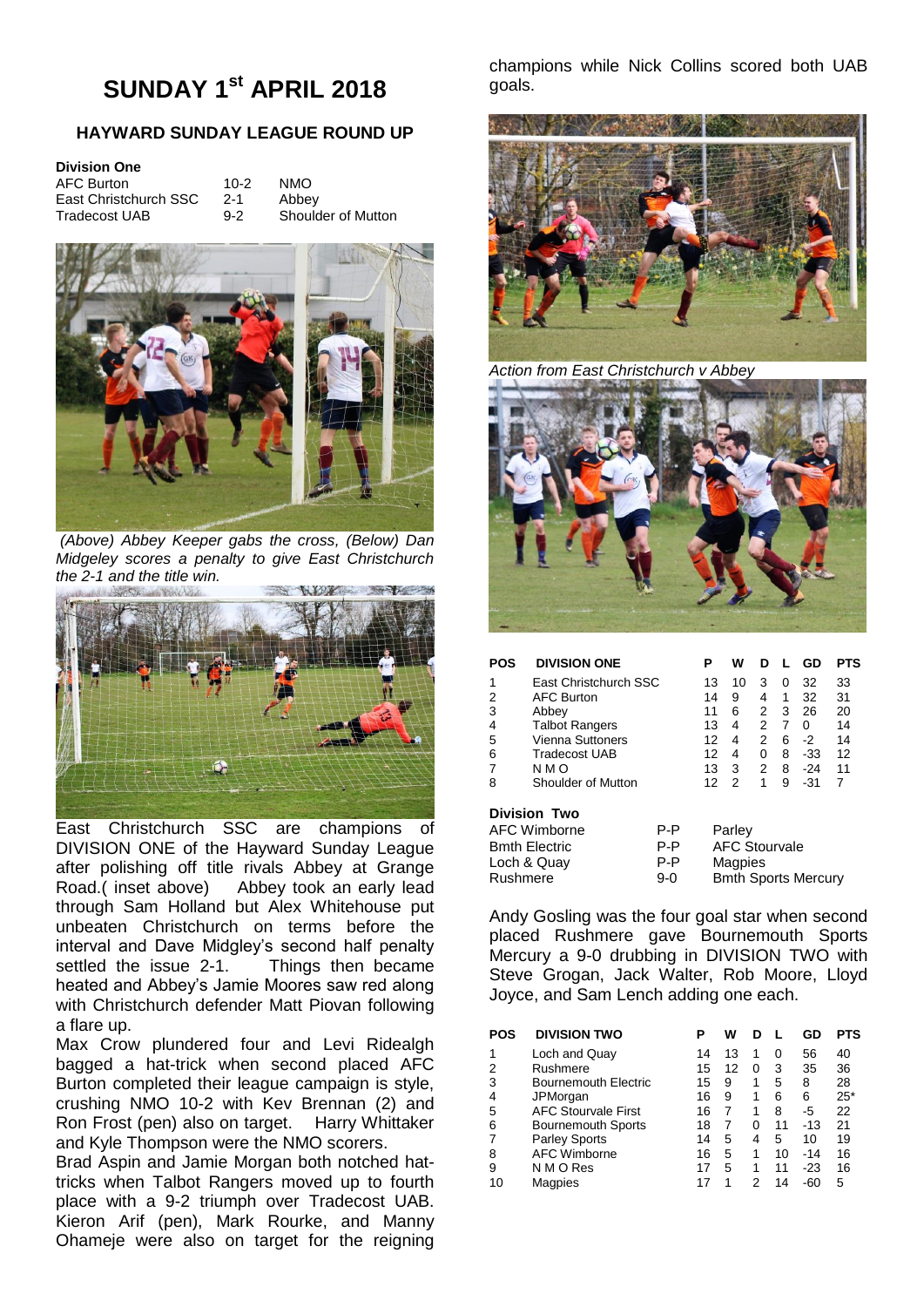|  | <b>Division Three</b> |
|--|-----------------------|
|  |                       |

| Bmth Athletic   |
|-----------------|
| Poole Wanderers |
| West Howe       |

3-4 AFC Burton Res 0-2 Tavla Spor 5-0 Ferndown Forest

DIVISION THREE pacesetters West Howe maintained their unbeaten record when they swept Ferndown Forest aside 5-0 thanks to Tommy King, Marston Wortley, Jordan Whittle, and a couple of goals from Ritchie Whiting.

Tavla Spor have also yet to be beaten in the league and they replace Poole Wanderers in the runners up spot after upending them 2-0 with goals from Florinel Bujor and Sami Makhloufi.

In the other Division Three game, Bournemouth Athletic netted through Steve Ashby, Patrick McKay, and Rui Crisovao but AFC Burton Reserves had the edge 4-3 thanks to Dan Bailey and a Casey Bonsfield hat-trick.

| POS | <b>DIVISION THREE</b>        |     | w   | D |    | GD        | PTS |
|-----|------------------------------|-----|-----|---|----|-----------|-----|
| 1   | West Howe                    | 16  | 12. | 4 | 0  | 34        | 40  |
| 2   | Tavla Spor                   | 13. | 10  | 3 | 0  | 51        | 33  |
| 3   | Poole Wanderers              | 18  | 11  | 0 | 7  | -6        | 33  |
| 4   | Vienna Suttoners Res         | 15  | 8   | 1 | 6  | 11        | 25  |
| 5   | <b>Richmond Park Rangers</b> | 17  |     | 2 | 8  | $-13$     | 23  |
| 6   | <b>AFC Fiveways</b>          | 16  | 6   | 3 | 7  | 7         | 21  |
| 7   | Bournemouth Athletic         | 13  | 6   | 1 | 6  | -5        | 19  |
| 8   | <b>AFC Burton Res</b>        | 17  | 5   | 1 | 11 | $-13$     | 16  |
| 9   | The Tavern                   | 18  | 3   | 2 |    | $13 - 25$ | 11  |
| 10  | Ferndown Forest              | 15  | 2   | 1 |    | $12 - 41$ |     |

# **Division Four**

| <b>Bearwood Broncos</b> | P-P     | Poole Borough         |
|-------------------------|---------|-----------------------|
| Morden                  | P-P     | <b>KB Sports</b>      |
| Portchester             | P-P     | Newtown Athletic      |
| Scott V                 | P-P     | <b>Alderney Manor</b> |
| West Mullen             | $2 - 4$ | Pilot                 |

Brad Gale struck twice for West Mullen in DIVISION FOUR but Pilot had the upper hand 4-2 thanks to John Cook, Nathan Hall, and a couple of goals from Josh Buck.

| POS | <b>DIVISION FOUR</b>     | Р  | w  |   |    | GD    | PTS   |
|-----|--------------------------|----|----|---|----|-------|-------|
| 1   | <b>Alderney Manor</b>    | 14 | 9  | 3 | 2  | 30    | 30    |
| 2   | <b>Tradecost UAB Res</b> | 18 | 10 | 2 | 6  | 30    | $26*$ |
| 3   | Newtown Athletic         | 11 | 7  | 2 | 2  | 30    | $26*$ |
| 4   | Pilot FC                 | 16 | 8  | 2 | 6  | 19    | 26    |
| 5   | <b>KB Sports</b>         | 15 | 8  | O | 7  | -2    | 24    |
| 6   | West Mullen              | 15 | 7  | 1 | 7  | 8     | 22    |
| 7   | Portchester t            | 12 | 6  | 2 | 4  | 2     | 20    |
| 8   | Bearwood Broncos         | 12 | 5  | 4 | 3  | 10    | 19    |
| 9   | Poole Borough            | 14 | 6  | 1 | 7  | 1     | $16*$ |
| 10  | Scott V                  | 15 | 3  | 0 | 12 | $-15$ | 9     |
| 11  | Morden                   | 16 | 1  | 1 | 14 | -113  | 4     |

# **Division Five**

| Lytchett & URT     | P-P     | <b>Boscombe Celtic</b>     |
|--------------------|---------|----------------------------|
| New Milton Borough | $1 - 1$ | <b>Christchurch Starre</b> |
| Parkstone          | $3-3$   | <b>Canford Rovers</b>      |
| <b>Tower Park</b>  | $14-0$  | Upton Sociedad             |

Canford Rovers netted through Dan Smith, Bradley Miles, and Ryan Stacey but the DIVISION FIVE leaders had to settle for a point once again when Harry Wheeler (2) and Callum McCabe earned Parkstone a 3-3 draw.

Connor Picken rattled in five and Paul Conroy nabbed a hat-trick as Tower Park stormed into second place, eight points behind the leaders with four games in hand, after crushing Upton Sociedad 14-0. John Bailey and Seb Elkins added two each with Carl Phillips and Lewis Cannings also on target.

In the other Division Five game, Ross Musk put Christchurch Starre in front just before the interval but Stephen Murphy replied to earn New Milton Borough a 1-1 draw.



*Christchurch Starre v New Milton Borough*





| <b>POS</b> | <b>DIVISION FIVE</b>   | P  | w  |   |    | GD    | PTS |
|------------|------------------------|----|----|---|----|-------|-----|
| 1          | <b>Canford Rovers</b>  | 16 | 11 | 3 | 2  | 44    | 36  |
| 2          | <b>Tower Park</b>      | 12 | 9  | 1 | 2  | 48    | 28  |
| 3          | Boscombe Celtic        | 16 | 8  | 2 | 6  | 0     | 26  |
| 4          | Vienna Suttoners A     | 10 | 8  | 1 | 1  | 29    | 25  |
| 5          | <b>Parkstone First</b> | 15 | 8  | 1 | 6  | 0     | 25  |
| 6          | Christchurch Starre    | 17 |    | 1 | 9  | -16   | 22  |
| 7          | <b>Upton Sociedad</b>  | 17 | 6  | 1 | 10 | $-33$ | 19  |
| 8          | New Milton Borough     | 14 | 5  | 3 | 6  | $-12$ | 18  |
| 9          | Siemens Poole          | 16 | 3  | 2 | 11 | $-31$ | 11  |
| 10         | Lytchett and URT       | 15 | 1  |   | 13 | -29   | 4   |
|            |                        |    |    |   |    |       |     |